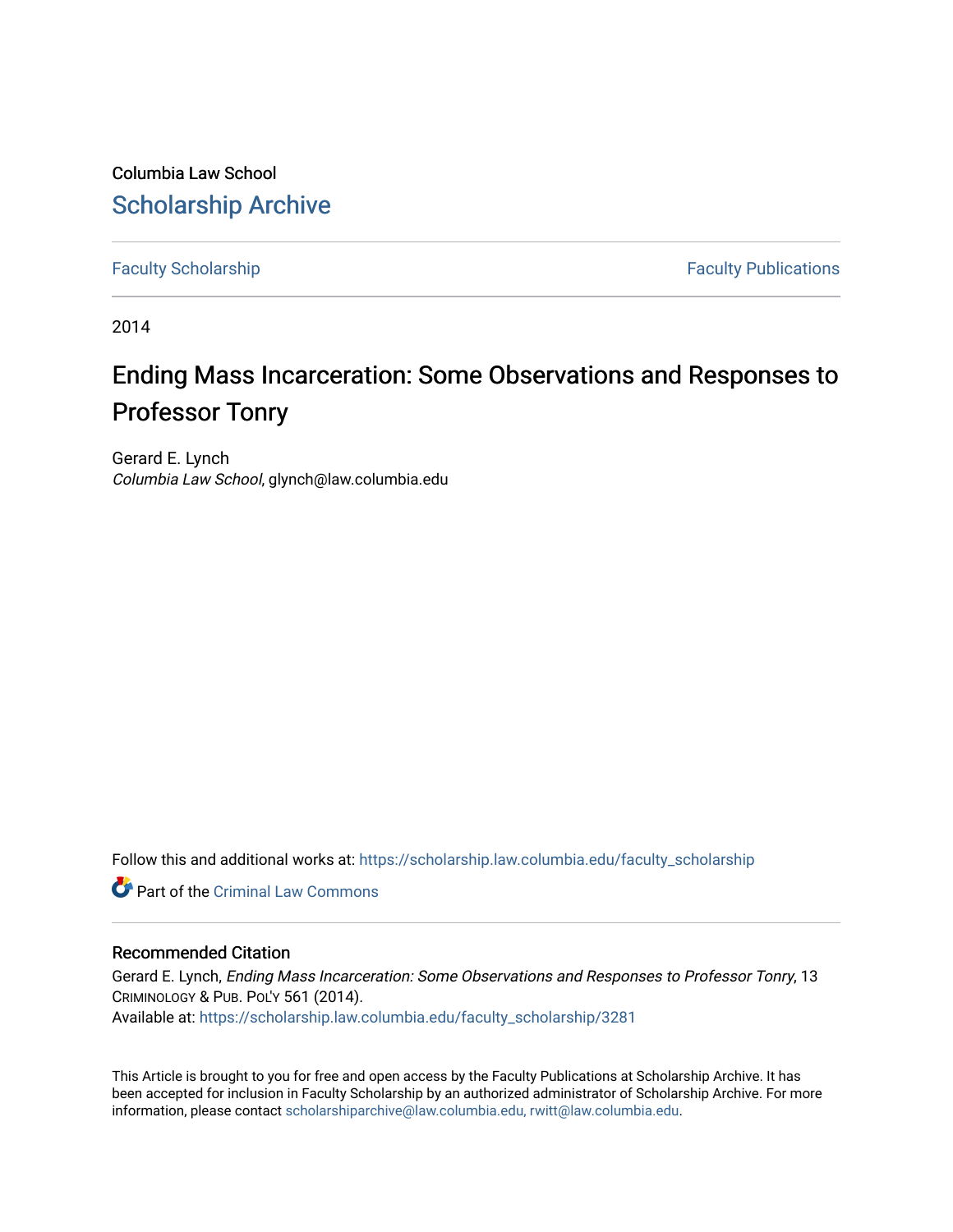## **ENDING MASS INCARCERATION**

# Ending Mass Incarceration

# Some Observations and Responses to Professor Tonry

#### **Gerard E. Lynch**

*<u>Luited States Court</u>*</u> *United States Court of Appeals, Second Circuit*

We should all be grateful for Michael Tonry's (2014, this issue) characteristically<br>thoughtful article proposing 10 concrete steps to reduce the excessive reliance<br>on incarceration in the United States. It would behoove le thoughtful article proposing 10 concrete steps to reduce the excessive reliance on incarceration in the United States. It would behoove legislatures and judges to think carefully about each of his proposals. The following remarks constitute an attempt to expand on some of his observations and offer a few cautionary notes about some of his proposals.

At the outset, however, it is important to note that I fully agree with the general premise of Tonry's (2014) article, which is by now conventional wisdom among criminal law scholars and practitioners and, increasingly, as Tonry is at pains to document, even among politicians on both the right and the left of the American spectrum: The United States has a vastly overinflated system of incarceration that is excessively punitive, disproportionate in its impact on the poor and minorities, exceedingly expensive, and largely irrelevant to reducing predatory crime. Tonry is also correct that the public mood seems to have shifted at least to the extent that fear of crime no longer drives the political debate as it has for so long in the United States. Reductions in imprisonment, in particular, and a movement away from harshly punitive attitudes in general, are no longer politically unthinkable for candidates for public office, as they have been since the late 1960s. As Tonry emphasizes, it might be an opportune time to consider specific proposals to implement this revived willingness to think about crime in a less fearful and vindictive manner.

Accordingly, Tonry (2014) focuses in large part on the practical mechanisms of reform. That is, he asks what concrete legislative steps are called for to accomplish the desired reduction in prison populations. That said, however, it is worth noting that Tonry recognizes that the optimism about political will that informs the beginning of the piece might be

Direct correspondence to Gerard E. Lynch, Columbia Law School, 435 West 116th Street, Room 835, New York NY 10027 (e-mail: GEL1@columbia.edu).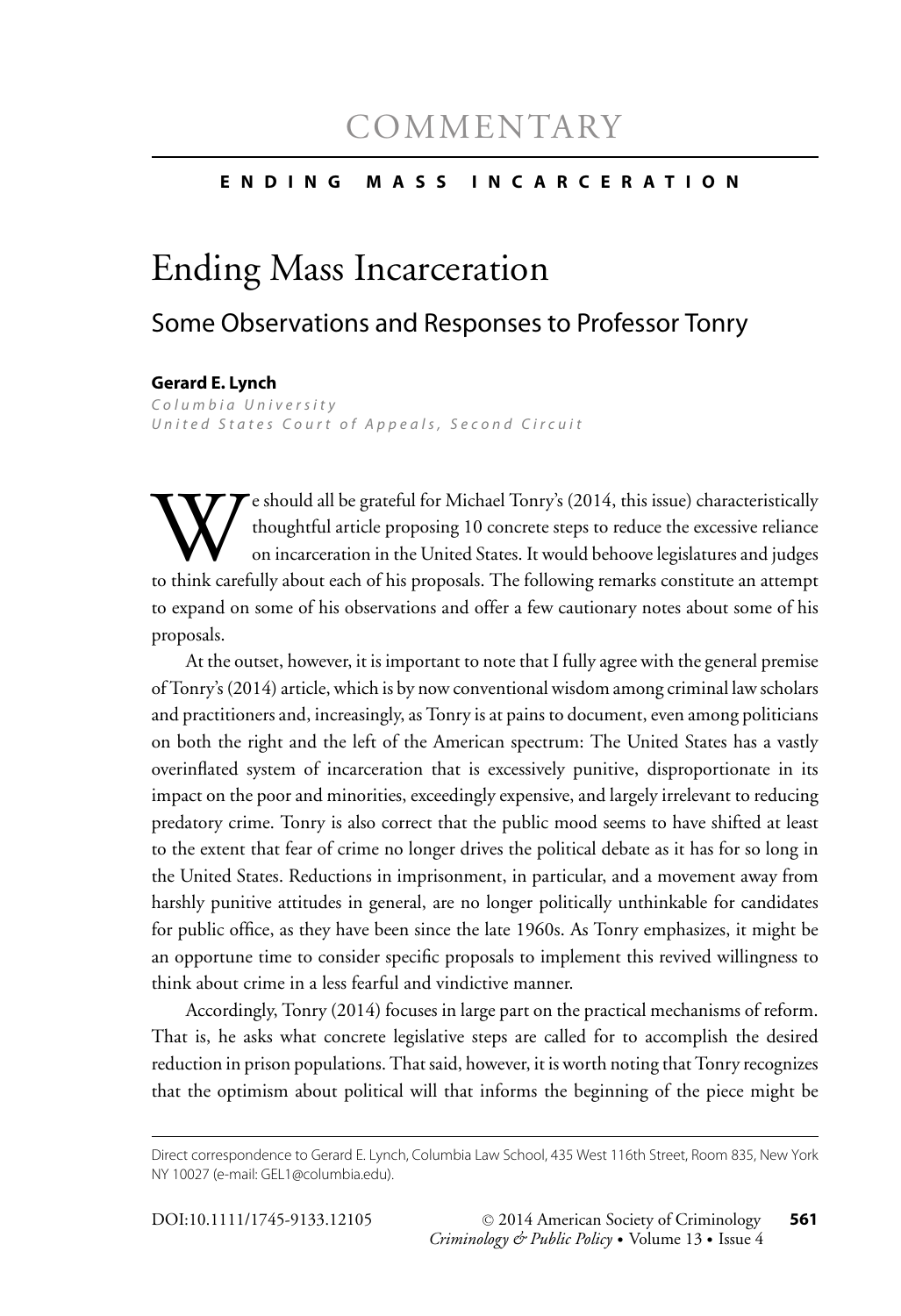overstated. The section "Moving Forward" in particular recognizes that the political will to serious reform does not necessarily exist, as reflected by the fact that we are still doing little, in most states and in the federal system, to reduce the number of people in prison. I also note that the proposals in the section "Unwinding Mass Incarceration" are more ambitious, and are of a different nature, than those in the section "Sentencing Laws for the Future." Tonry's proposals in the first section could be considered, in one sense, to be mechanical—although they are still difficult to accomplish politically. That is, they are presented as a technical means of accomplishing progress toward an assumed goal of reducing incarceration. But the proposals in the "Unwinding Mass Incarceration" section are not so much means as ends: Tonry calls for the states to adopt specific goals for reducing incarceration over time. I think his choice to include these proposals demonstrates an implicit recognition that whatever consensus is beginning to develop around the abstract proposition that "we have too many people in prison," this still-nascent consensus has not evolved into a concrete acceptance of any specific goal or target for reducing prison populations. Moreover, the proposals in the "Unwinding Mass Incarceration" section are more radical insofar as they suggest not merely a revision of criminal sentencing law on a prospective basis (which would be welcome but would reduce the prison population only gradually) but also the release of people currently in prison, in substantial numbers. Such proposals test whether we are really serious: They translate "we have too many people in prison" into something much more concrete. Reaching an agreement on these proposals would be a major political advance; if we had a genuine political consensus that prison populations need to be reduced in significant numbers, including the release of many persons now in prison, many of the changes in the mechanics of sentencing set forth by Tonry would become no-brainers.

Moreover, some suggestions made by Tonry (2014) regarding sentencing law will not necessarily have any effect on reducing incarceration, absent a genuine determination, backed by enforceable legislative goals, to reduced prison populations. One of my few substantive concerns about one of Tonry's specific proposals illustrates this point. He proposes that all states create sentencing commissions and adopt sentencing guidelines. I agree with him—I played a role in persuading the American Law Institute (ALI) to start its sentencing project to replace the sentencing provisions of the Model Penal Code, and the impetus behind that change was in large part to promote guideline sentencing (and the model legislation that has slowly taken shape within the ALI reflects that policy preference). So I am on board with the general proposition. I understand that the experience in several states (North Carolina and Minnesota come to mind) is that guidelines can be a factor in reducing incarceration. I appreciate that the federal experience with guidelines is aberrational in many ways. However, the federal example is a significant cautionary tale. Commission and guidelines systems have many advantages, especially with respect to predictability and equity in sentencing. But guidelines and commissions do not inherently lead to reducing (or increasing) prison populations: That depends on the substance of the guidelines. In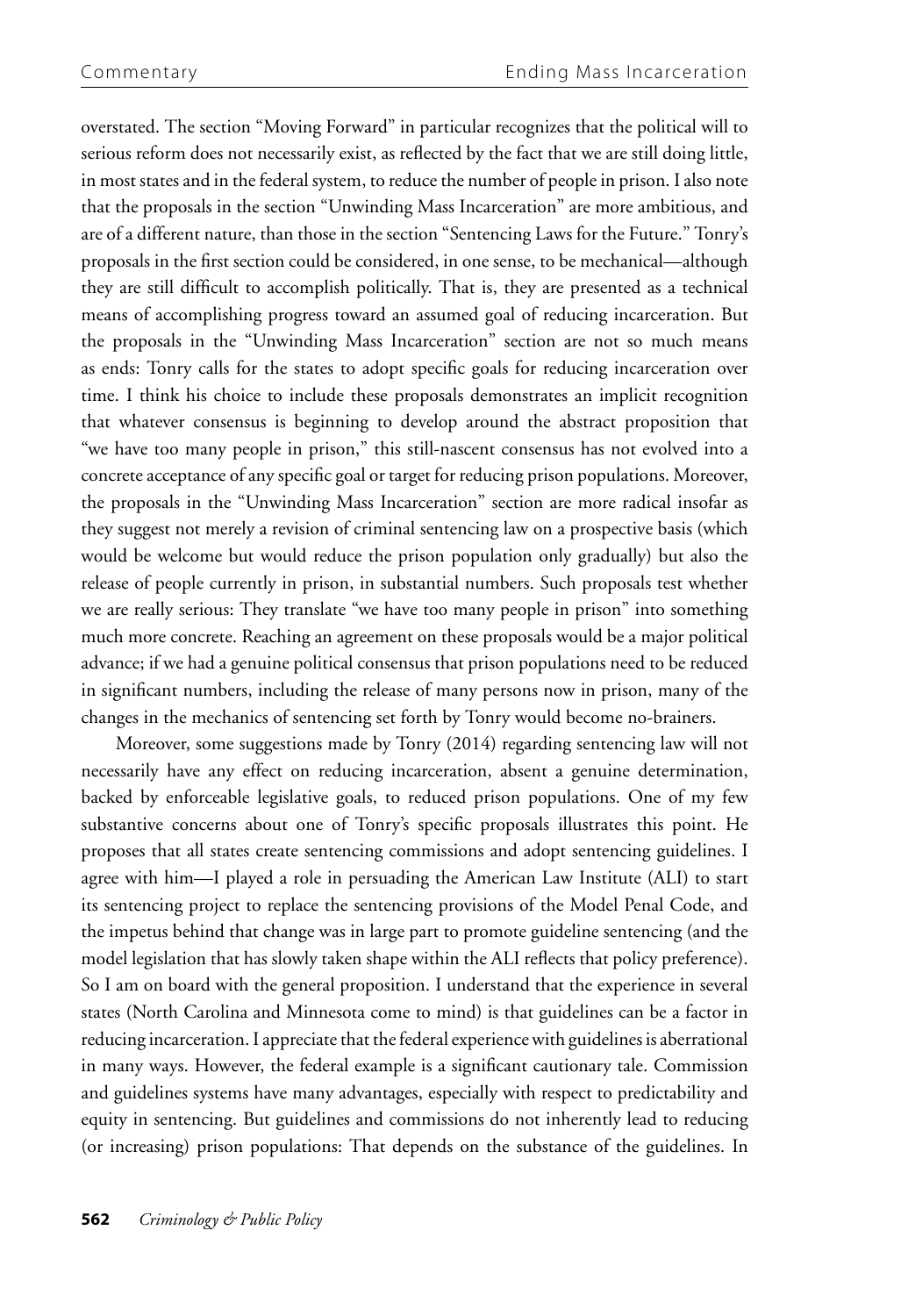the federal system, harsh mandatory guidelines were a significant factor in dramatically increasing sentence lengths.

There are many reasons for the increase in sentence lengths and many reasons to think that, in state systems (particularly ones with elected judges), standardizing sentences can be expected to decrease sentence lengths rather than increase them. But the federal experience suggests a few points about guideline systems. First, guidelines will reduce incarceration only when there is a political will to reduce sentences; otherwise, they probably will not. In North Carolina, the adoption of a commission and guidelines was specifically intended to reduce prison terms for nonviolent crimes without the legislature having to take the heat for any specific reductions in sentences that might be considered "soft on crime." But the legislature wanted to reduce prison budgets and recognized a commission-driven reduction in property-crime sentences as a desirable goal. The resulting reduction in overincarceration was not a product of guidelines in themselves but of the political will that lay behind the adoption of the guideline system. Some of what Tonry (2014) writes about guidelines reflects the kind of optimism that Marvin Frankel (1973) brought to his original proposal for sentencing guidelines—optimism that at least in the federal system proved misplaced. Judge Frankel believed that because creating guidelines was much too complicated a task for politicians to undertake for themselves and enact into legislation, having a commission would ensure that the guidelines process would be in the hands of politically insulated experts. He was right that creating guidelines was a daunting task. But if creating guidelines was too difficult for Congress, messing with them once a system had been created was not. Once a system is created, it is not complicated for a legislature to direct that the guideline sentence for a given crime be increased, and even if the general political climate is less driven by bitterness about rising crime rates, there will always be a temptation, driven by news reports of spectacular crimes, to react by tightening the screws. If the political actors want increased toughness, then I do not think that guidelines can exert any much counterpressure; they can even be a facilitating factor in increasing incarceration.

Second, Tonry (2014) repeats the view, which is common among guideline proponents, that voluntary guidelines do not work. But the term "voluntary" can be misleading. A wide spectrum of de jure and de facto systems of guidelines exists between the purely hortatory (I think that the view that "voluntary" guidelines are ineffective address such entirely advisory system) and the effectively mandatory and inflexible/like the federal guidelines, although even they were not, as a matter of law, mandatory, because they permitted (narrowly circumscribed) departures in the discretion of sentencing judges. Tonry supports "presumptive" guidelines. I think that is the right rubric, but in practice a great deal depends on the strength of the presumption. Both the current federal "advisory" guideline system and the former putatively "mandatory" guideline system could be described as involving presumptive guideline sentencing, although the systems are widely perceived as very different from each other.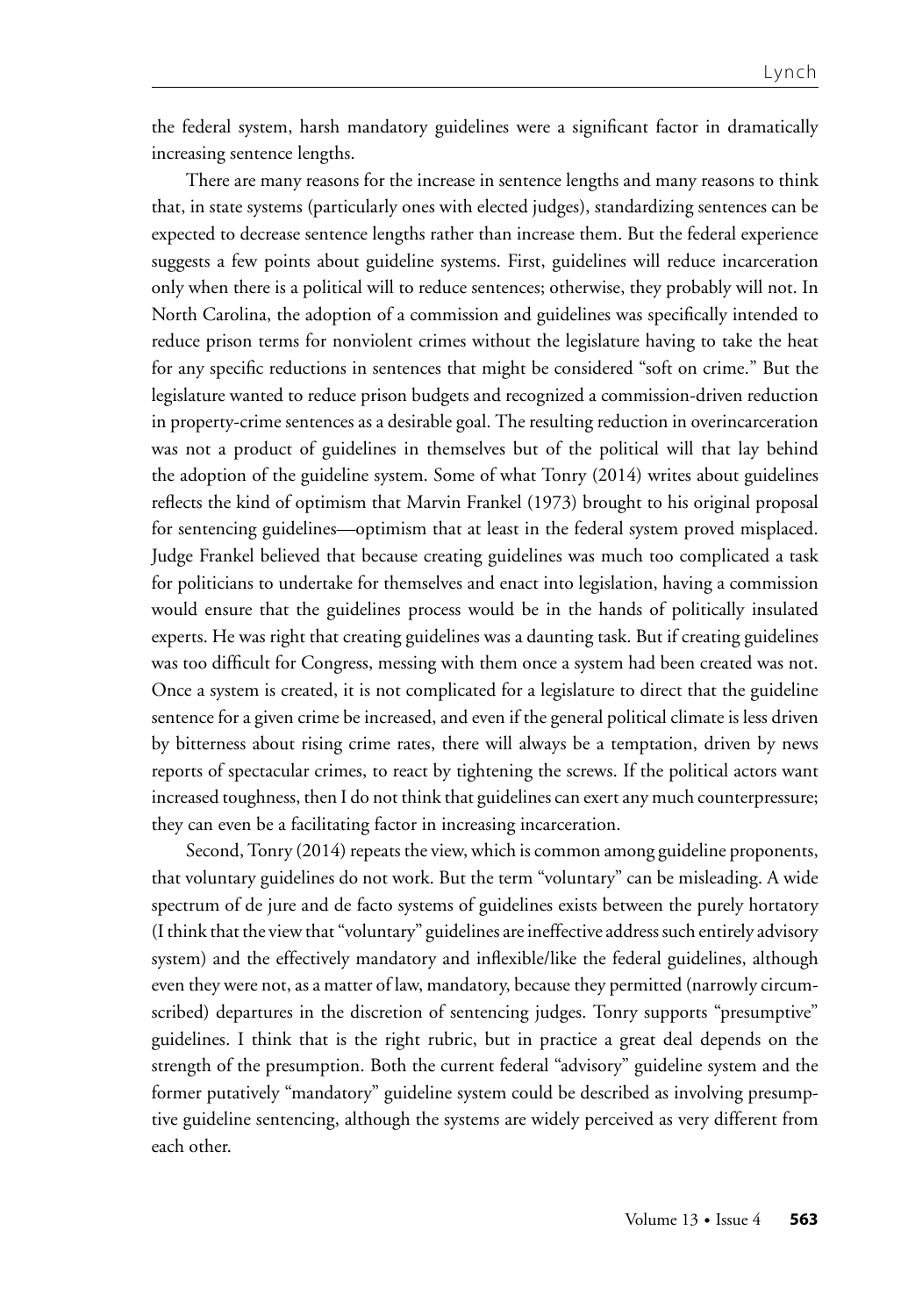Third, part of the problem with the federal guidelines is that they operated as a substitute for penal code reform. Unlike most (especially Model Penal Code–based) state codes, which already contain degrees of offenses and typically cover a relatively discrete type of conduct under each statutory heading, the federal guidelines had to create a sentencing scheme for offenses that had no coherent core. This technical fact about the federal guidelines raises the general point that substantive penal law is important. One reason we have too many people in jail is that we have too-long sentences for conduct that is appropriately made criminal, but another is that we overuse the criminal sanction for conduct that need not be dealt with by the criminal law at all. That might be a topic beyond Tonry's (2014) scope, but it is an important one for us to consider. The "war on drugs" is just one example of a policy whose reliance not just on long prison terms, but on the criminal law itself, warrants reconsideration. Such reconsideration need not involve a debate about legalizing conduct that is now illegal, but noncriminal sanctions and nonpunitive responses to a variety of social problems with targeted use of criminal punishment for only the most severe aspects of the conduct we aim to control might be both cost-effective and liberty enhancing.

Moreover, measures to reduce sentences, or even to cut back on the content of penal codes, ignore a large part of our custodial population. A significant portion of our carceral population is not in prisons (institutions for punishing offenders convicted of serious offenses and sentenced to long terms in custody) but in jails (local institutions for detaining those accused of crime or sentenced to short terms). Tonry (2014) does little to address this facet of the problem. Repetitive short terms in jail for petty offenses or the jailing of persons to await trial on charges that are eventually dropped deprive many people of liberty, often for a surprisingly long time. Many of these people do not need to be imprisoned and (like many of our prison inmates) are in custody as a practical matter because they are mentally ill, or otherwise disruptive of their communities. Finding alternative ways to deal with these individuals, and reduce our jail population, is an important project.

The reminder that many of the inhabitants of our prisons and jails are mentally ill leads me to another point, which I am afraid is a pessimistic one. Reformers are prone to overpromise about the benefits to be expected from the reforms they propose. I fully agree that we spend too much on prisons and that the belief that mass incarceration is necessary to control crime is exaggerated. It should follow that we can reduce the size and cost of our prisons without unacceptable increases in crime. But caution is in order, on both the cost and crime fronts.

Tonry (2014) points to the dollar costs of our overuse of imprisonment and argues, like many reformers, that providing other social services would be cheaper. That might be true. But I think it is a mistake to sell reduced incarceration primarily as an economy measure especially if we are arguing that our streets can be safe without incarceration. A substantial part of our prison and jail population exists as a result of the deinstitutionalization of the mentally ill. That process was also sold on the ground that it would be both economical and liberty enhancing to treat the mentally ill in the community. Well, it turned out to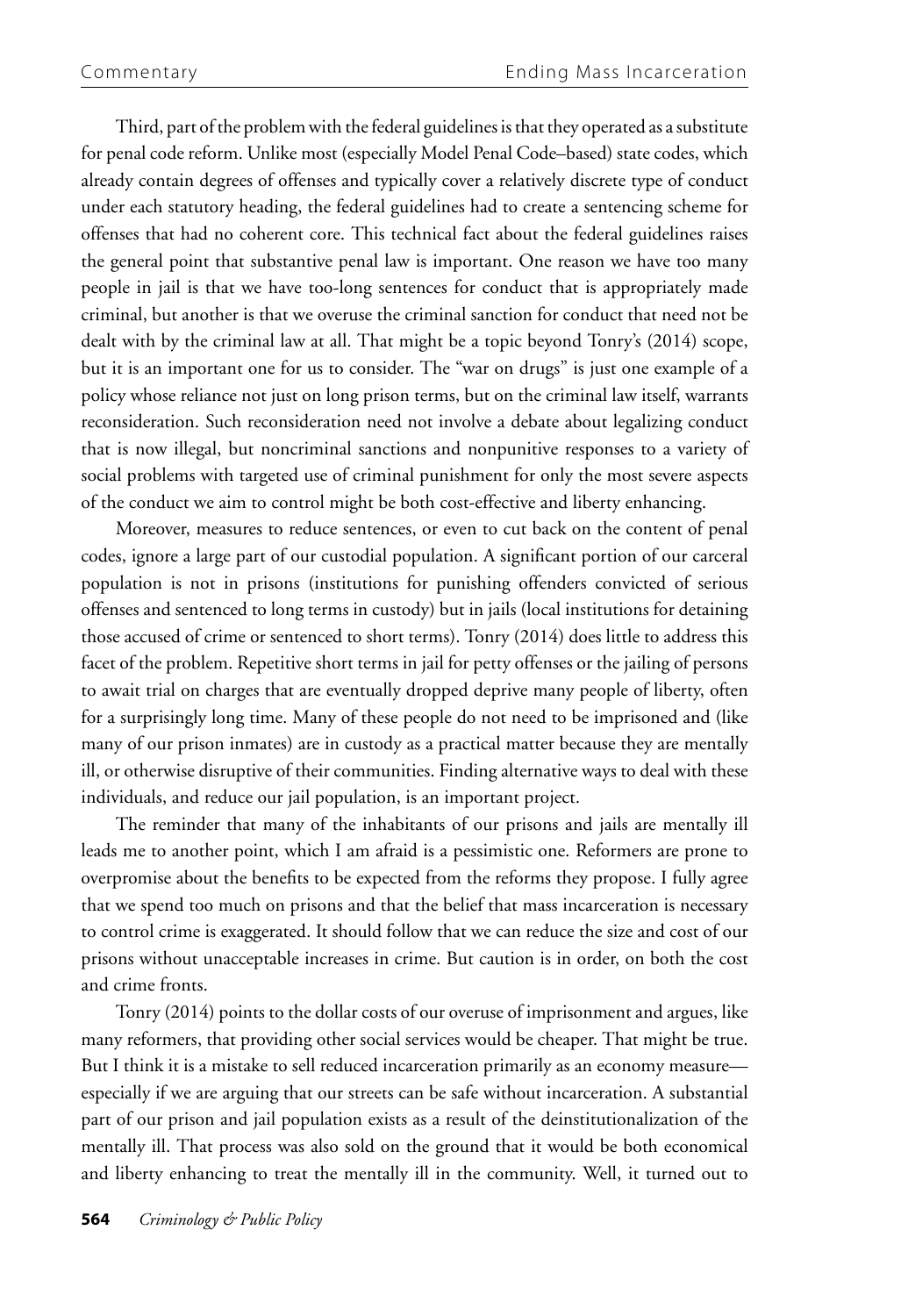be cheaper mostly because the social services that were supposed to be provided in the community were not in fact provided. But that led to the reinstitutionalization of many troubled and troubling people via the criminal justice system. Turning a lot of people out of jail without services (which is the predictable result of a policy of "reduce prison populations and save a lot of bucks") risks bad consequences on the street. I think we need to be clear that our problem is using prisons to deal with social problems and that reducing our use of prisons will not do much to solve those social problems. No doubt a reduction in incarceration could do some good in that regard: Avoiding family disruption and reducing structural unemployment of ex-prisoners would be useful, and prisons are criminogenic in some ways. But we are fooling ourselves, possibly in dangerous ways or in ways that risk a return to public fear and restoration of the prison regime, if we do nothing with the money saved but reduce taxes or deficits. Many of those who do not belong in prisons do need treatment through mental health services, probationary oversight, and the like. Freeing prisoners without any social oversight is costly, but the necessary treatment and supervision is costly. Efforts to save money by farming probationary and treatment services out to the private sector is not likely to work, either—we are already beginning to observe evidence of the abuses that result when alternatives to incarceration are managed for private profit. Ignoring the social pathologies that lead young men to think that violence, theft, or the drug trade are the only available routes to income, social status, and self-respect will leave us with the same depressing crime problem we turned to prisons, ineffectively, to solve. Attempting to treat those pathologies will easily eat up whatever we save in prison budgets.

Finally, I would say one other word of caution. I am a little more hesitant than Tonry (2014) about the idea that our experiment in mass incarceration had nothing to do with recent reductions in crime. That seems to be the conventional wisdom among criminologists, but there is a tendency to oversimplify the point. I understand and applaud the fact that New York, for example, has managed to reduce prison populations while reducing serious crime. That is the key takeaway on which I fully agree with Tonry: We can be smarter about our use of incarceration without sacrificing public safety. But it remains true that if you lock up everybody who has committed a crime, you will (at great and excessive cost to liberty and the public fisc) be locking up a lot of people who are indeed dangerous and who might not be accurately identified by more selective means of incapacitation. I do not argue that the possibility that overinclusive imprisonment might reduce crime rates at the margins is worth the cost of imprisoning huge numbers of people who pose little or no threat and whose incarceration brings misery to themselves, their families, and their communities. But I am wary of implicitly overpromising. There is some controversy in the literature about the effectiveness of longer periods of incarceration in reducing crime. I am not sufficiently knowledgeable to argue the point; I do not have an opinion about the relative role of various factors in reducing crime rates generally in the United States and especially steeply in a few cities (most notably New York). Perhaps it is just my tragic worldview that leads me to assume generally that we cannot always have it all and to be